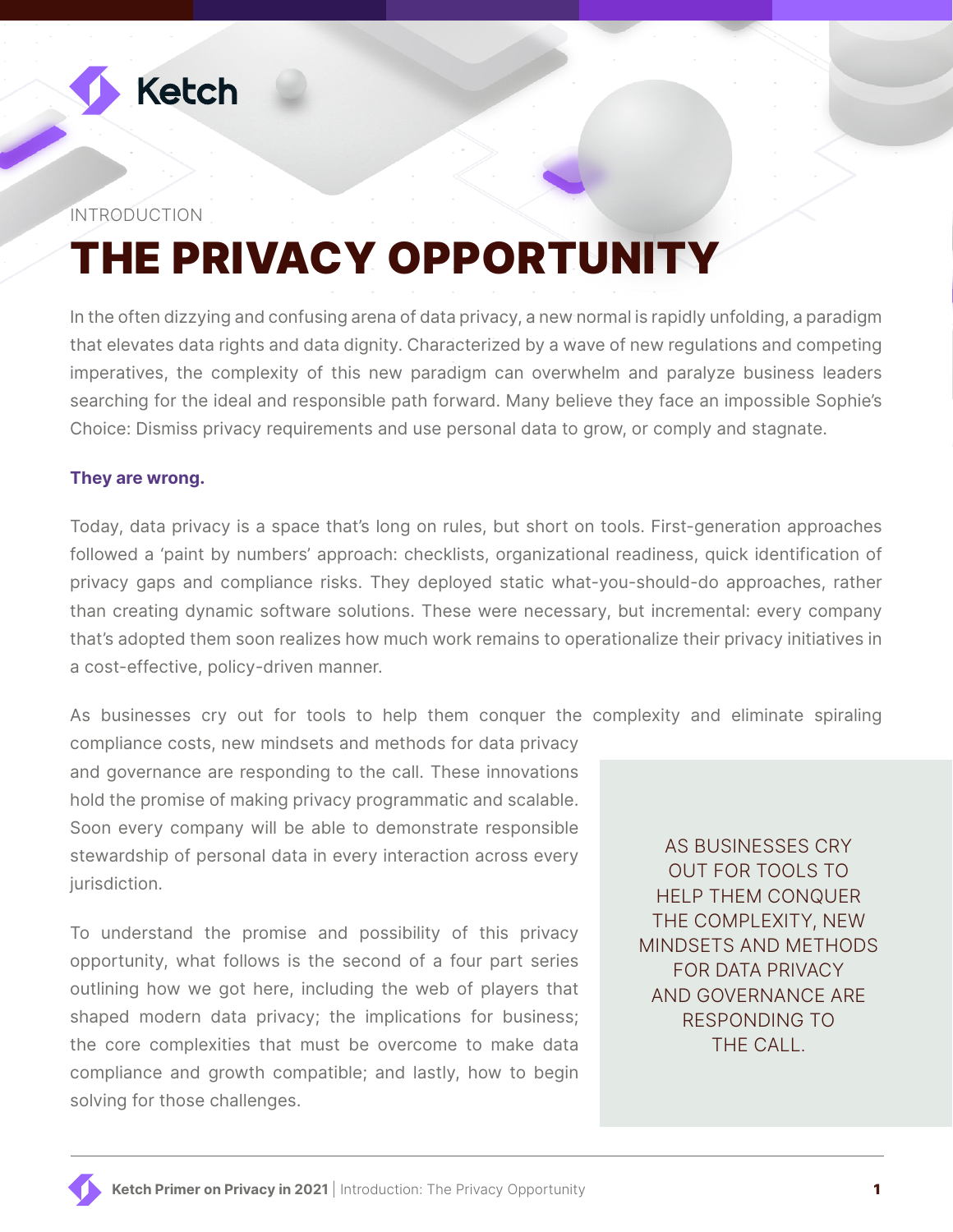PART II

# WHAT DOES THIS MEAN FOR BUSINESS?

Given all this change and resulting complexity, it's not surprising that businesses of all sizes find themselves in a bind — and it's an expensive one. Consider the following:

- Annual privacy spend was \$676k on average in 2020, mostly salaries, and technology costs (**[IAPP](https://iapp.org/resources/article/iapp-fti-consulting-privacy-governance-report-2020/)**); and
- 75% of companies spent over \$100k in technology and consulting for GDPR readiness, and **[2,000-4,000 hours on](https://www.datagrail.io/blog/benchmarking-the-cost-of-compliance/) [average](https://www.datagrail.io/blog/benchmarking-the-cost-of-compliance/)** in meetings preparing for GDPR.

Even with those staggering initial and ongoing costs:

- 47% of surveyed companies are having difficulty keeping up with the flood of new data privacy regulations (**[Reuters](http://www.legalexecutiveinstitute.com/wp-content/uploads/2018/01/Thomson-Reuters-Data-Privacy-Compliance-Survey.pdf)**); and
- 62% of organizations have sales delays related to privacy with an average delay of 4.2 weeks (**[Cisco](https://www.cisco.com/c/dam/global/en_uk/products/collateral/security/2020-data-privacy-cybersecurity-series-jan-2020.pdf)**).

ANNUAL PRIVACY SPEND WAS



ON AVERAGE IN 2020

EVEN WITH THIS LEVEL OF SPEND

47%

OF COMPANIES ARE HAVING DIFFICULTY KEEPING UP WITH THE FLOOD OF NEW DATA PRIVACY REGULATIONS

It's undeniable regulations have imposed massive compliance costs on businesses, further entrenching big companies and imperiling small- and medium-sized enterprises. Take GDPR's transfer mechanisms as one example: It's a legal and logistical knot that only the well capitalized can untangle.

When it comes to managing the interplay between the promise of data and the imperative for privacy, companies fall into four basic states: resigned surrender, wishful denial, ruinous inertia, or systemic embrace.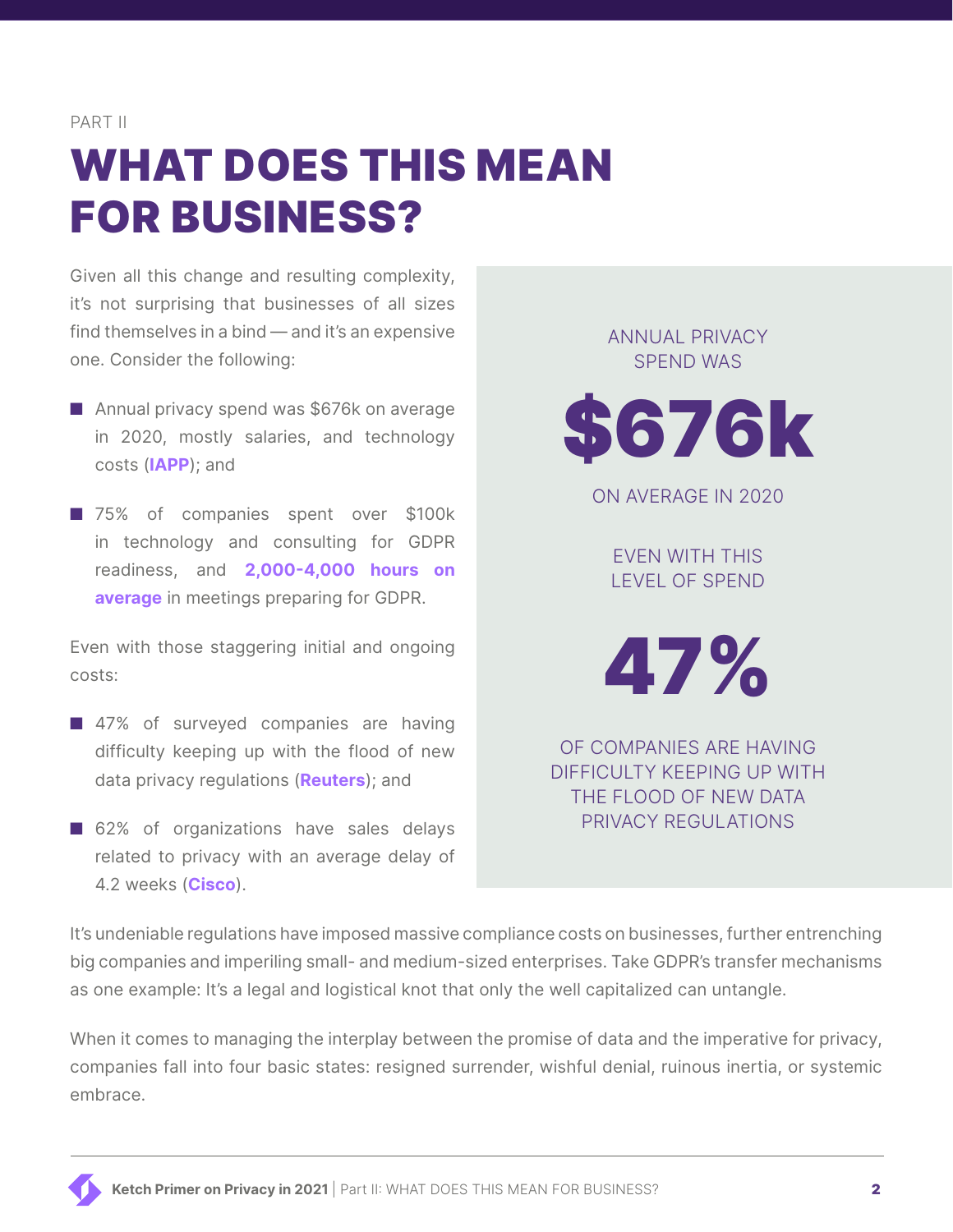**Ruinous inertia:** These companies don't pursue data-driven initiatives or invest in their enabling tools and processes, yet also fail to comply with basic privacy regulations governing their interactions with employees, partners, and consumers.

**Resigned surrender:** These companies have resolved that the risks of non-compliance are existential and therefore too perilous to ignore, and on that basis have opted to suppress their collection and usage of data across multiple channels and platforms (particularly digital marketing initiatives that depend on consumer data).

**Wishful denial:** These are companies who take liberties with data and blast full steam ahead with the quiet recognition that they're noncompliant with regulations they know pertain to them. They are either in denial about the risks, or in denial that their non-compliance could ever be discovered or significantly damage their business.



### **Systemic embrace:** These companies recognize the risks of non-compliance, the opportunities that come from cultivating privacy and greater trust with stakeholders, and the strategic imperative to participate fully in the data AI revolution. They reject Sophie's Choice and are committed to the systemic pursuit of compliance and growth.

Systemic Embrace is the path to peaceful — and profitable — coexistence of data dignity, compliance and growth.

## **Resigned Surrender: Sacrificing Growth for Compliance**

Due to complexity, or just fear, some businesses have reacted by completely turning off sales and marketing infrastructure, sacrificing growth for compliance. High-growth businesses have thought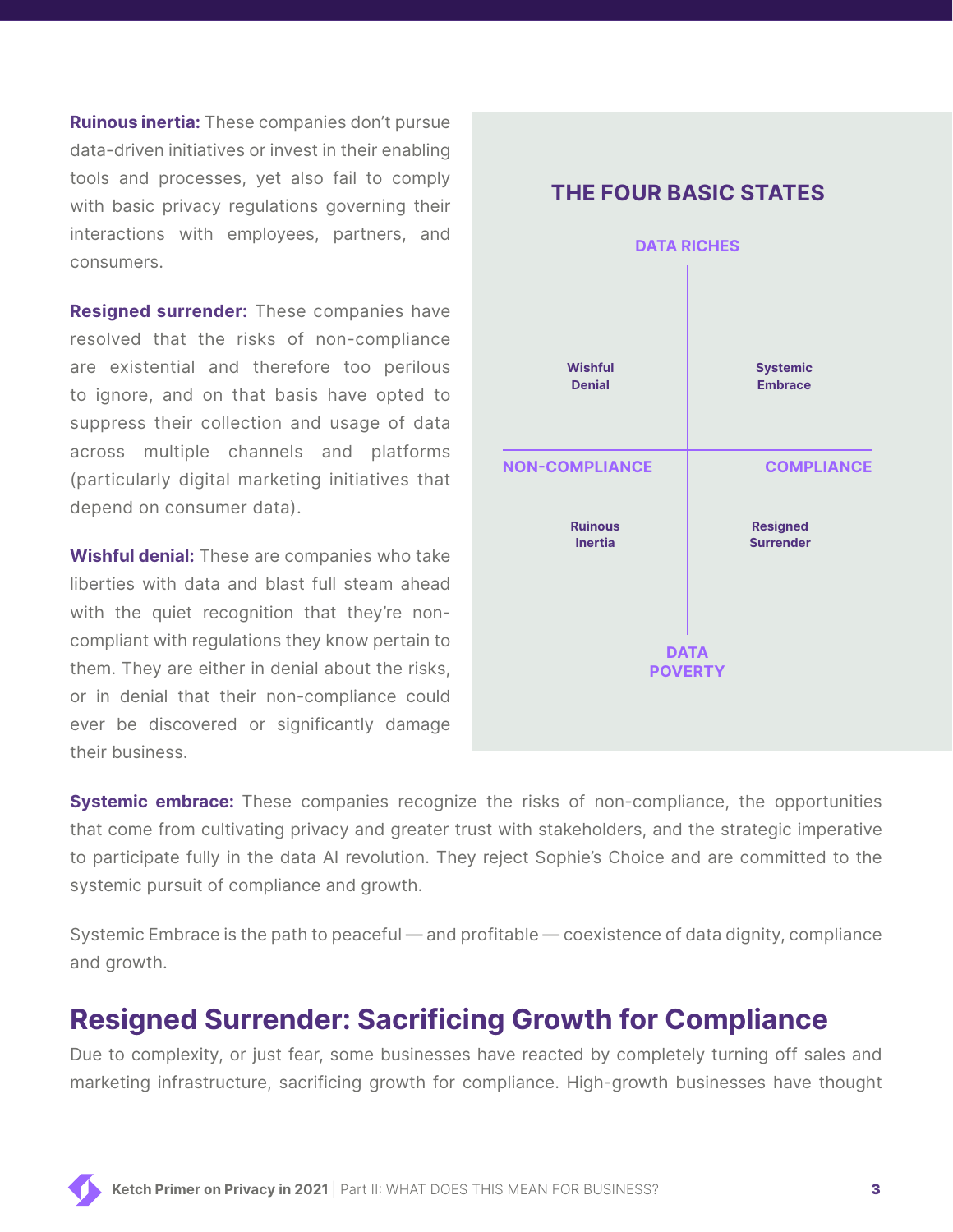twice about expansion into regulated markets like Europe, driven away by the perceived complexity in administration and the gaps in legacy capabilities for modern compliance.

They rightly perceive a complex global regime and shifting regulations that make compliance a daunting, unending game of whac-a-mole. As soon as you comply with one regulation, another always seems to pops up. California's move from CCPA to CPRA is instructive: CCPA was on the books for less than two years before its successor, **[CPRA](https://www.loeb.com/en/insights/publications/2020/11/california-privacy-rights-new-amendments-new-regulations-no-signs-of-slowing-down)**, was enacted:

### "THE PROSPECT OF FURTHER RULEMAKING WILL MAKE IT HARD FOR COMPANIES TO TAKE SIGNIFICANT STEPS TOWARD COMPLIANCE, AS THE CCPA RULEMAKING EXPERIENCE HAS DEMONSTRATED THE POTENTIAL FOR RULEMAKING TO CREATE SIGNIFICANT CHANGES".

Given that California's latest amendment, CPRA, likely won't look the same as it does today when it goes live in 2023, compliance tools must evolve with flexibility and responsiveness to handle a fluid regulatory environment.

The costs of chasing compliance using legacy tools mount quickly given the demands of incoherent regulatory regimes and the inadequacy of existing processes with which to navigate them. This inadequacy is striking when considering the process gymnastics required for the fulfillment of Data Subject Rights\* (DSR) requests under GDPR.

By way of example, let's take a common type of DSR, the deletion request:

The average company has **[39](https://deloitte.wsj.com/cmo/2018/03/20/retail-renaissance-redefining-the-consumer-experience/)** systems for consumer engagement, all could potentially hold consumer data that could be subject to a DSR. That means 39 systems that need to be accessed, searched and have the appropriate data deleted.

For most companies this means tracking down the business owner for each system and chasing them down to fulfill the deletion, all within the fulfilment timelines

<sup>\*</sup> 'Data Subject' is the EU authority's somewhat officious name for a person or citizen. A 'Data Subject Request' is a formal request, legally required under GDPR, for a company to take action in connection with a citizen's personal data.

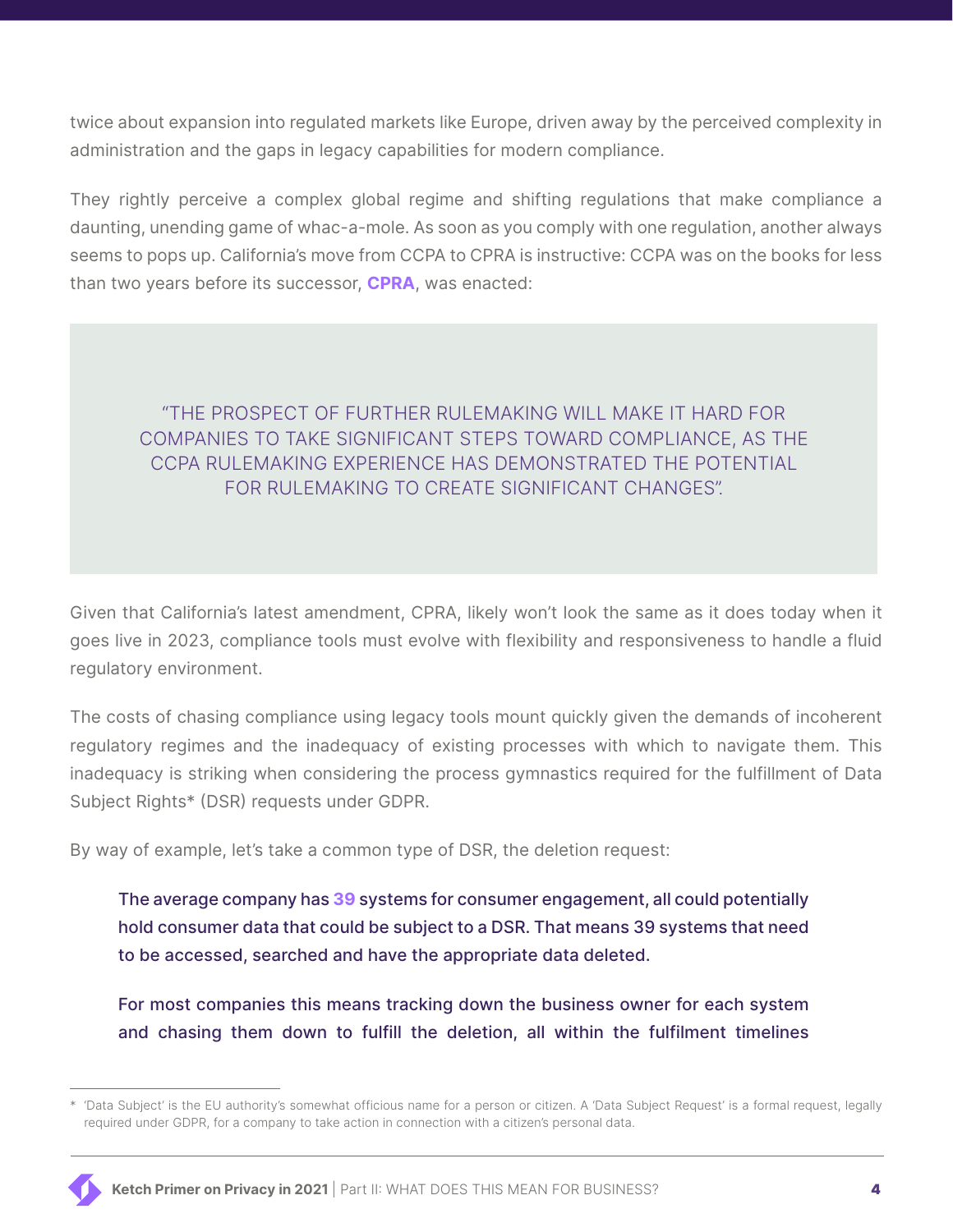specified by the appropriate regulation, for example within one month after receiving the request under GDPR, and 45 days under CCPA.

It's not uncommon to see 3-5 hours to fulfill each request, and with DSR volume growing exponentially with rising consumer awareness and eroding trust, the costs start to add up significantly.

More generally, mid-market companies with 500-1000 employees maintain privacy engineering teams of **[6-7 people](https://iapp.org/news/a/the-disciplines-of-modern-data-privacy-engineering/)** pulling together feature work for data privacy compliance at a cost in excess of \$1M/year. They end up paying a compliance tax over and over again without confidence that it's ever been paid in full.

Against that backdrop, to date, companies have either chosen to surrender in drastic moves that come at the cost of growth and profit. Or they attempt to 'hide in the herd' and evade notice on the compliance front — a path that works until, catastrophically, it doesn't.

## **Wishful Denial: The Ostrich Approach**

Leaving aside near-term regulatory issues, it is indisputable that there is a broad planetary tilt towards data rights and data dignity — even if not everyone wants to recognize it and some prefer to instead **[protest loudly.](https://www.inc.com/jason-aten/mark-zuckerberg-is-worried-apples-privacy-changes-could-be-end-of-facebook.html)**

Today's data privacy ostriches are not a new phenomenon. History is littered with business failures often spectacular ones — created by leaders who told themselves "this too shall pass" or "I can get away with it a little longer — let's wait and see."

When he heard about the invention of the telephone across the Atlantic, the Chief Engineer of the British Post famously remarked "The Americans have need of the telephone, but we do not. We have

plenty of messenger boys." Well, telephones — and the value they created — certainly far outpace messenger boys in the UK today.

In a more recent example, Blockbuster went from dominating the video rental market in 2000 to bankruptcy in 2010, pushed into irrelevance by on-demand streaming like Netflix. Blockbuster refused to recognize the tectonic shift and adapt its business model to respond. Now that streaming is the new normal, we can't imagine what they could have possibly been thinking.

The new normal for business requires responsibly sourcing data and respect for consumer data rights. Consumers will

THE NEW NORMAL FOR BUSINESS REQUIRES RESPONSIBLY SOURCING DATA AND RESPECT FOR CONSUMER DATA RIGHTS. CONSUMERS WILL INCREASINGLY DEMAND IT.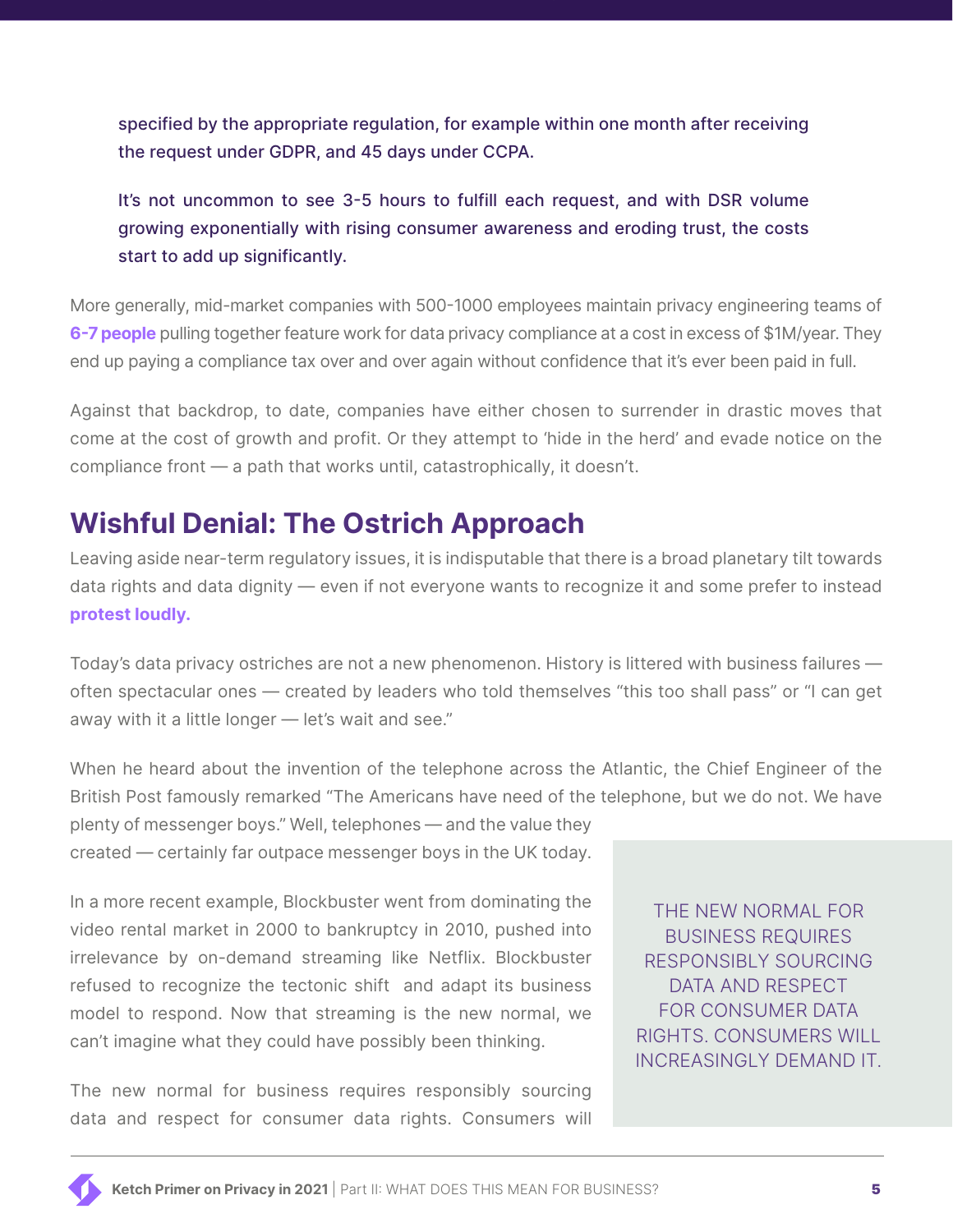increasingly demand it. Ostriches who put their head in the sand could, like Blockbuster, be overtaken by market forces too inexorable to avoid.

## **Ruinous Inertia: The Laggards**

The laggards represent the businesses on the late end of the adoption curve. They have not yet enthusiastically embraced the importance of data management and customer engagement in the pursuit of growth and are losing ground to digitally sophisticated competitors by the day.

Unsurprisingly, this likely comes with the failure to recognize the coming tsunami of data rights — let alone that the privilege of using personal data to grow and connect, comes with the responsibility to respect data privacy and data dignity. As a result, data isn't being put to work to fuel the business, but compliance isn't happening either — which sows the seeds of potential extinction.

## **Systemic Embrace: Privacy as Opportunity**

Not all tech leaders are choosing to bury their heads in the sand. There are **[leaders](https://finance.yahoo.com/news/microsoft-ceo-data-privacy-must-be-thought-of-as-a-human-right-world-economic-forum-2020-in-davos-110731615.html)** who have embraced the new normal and are retooling to meet it.

These leaders understand the opportunity inherent in respecting data privacy and data dignity **and** they grasp that it's possible to build value while honoring values. Effective solutions that respect and protect data privacy build trust with consumers. It veins with responsible stewardship of data and abides by Steve Jobs' admonition to ask customers about data uses and to keep asking about their needs, wants, and priorities. Most of all, it puts their prescriptions around the allowable use of data into action. Informed, real-time, customer desires must be respected and put into action regardless

SYSTEMIC EMBRACE RECOGNIZES THE RISING URGENCY OF DATA PRIVACY AND THE ENDURING PREMISE OF DATA-DRIVEN GROWTH. of the minimum established by the relevant code or regulation. Doing so builds trust, and building trust fuels privacy-compliant data stores — the precondition for successful operations and AI.

Systemic embrace recognizes the rising urgency of data privacy and the enduring premise of data-driven growth. This, in turn, calls for the development of a responsible infrastructure that future-proofs businesses against future flickering in privacy codes, regulations, and norms.